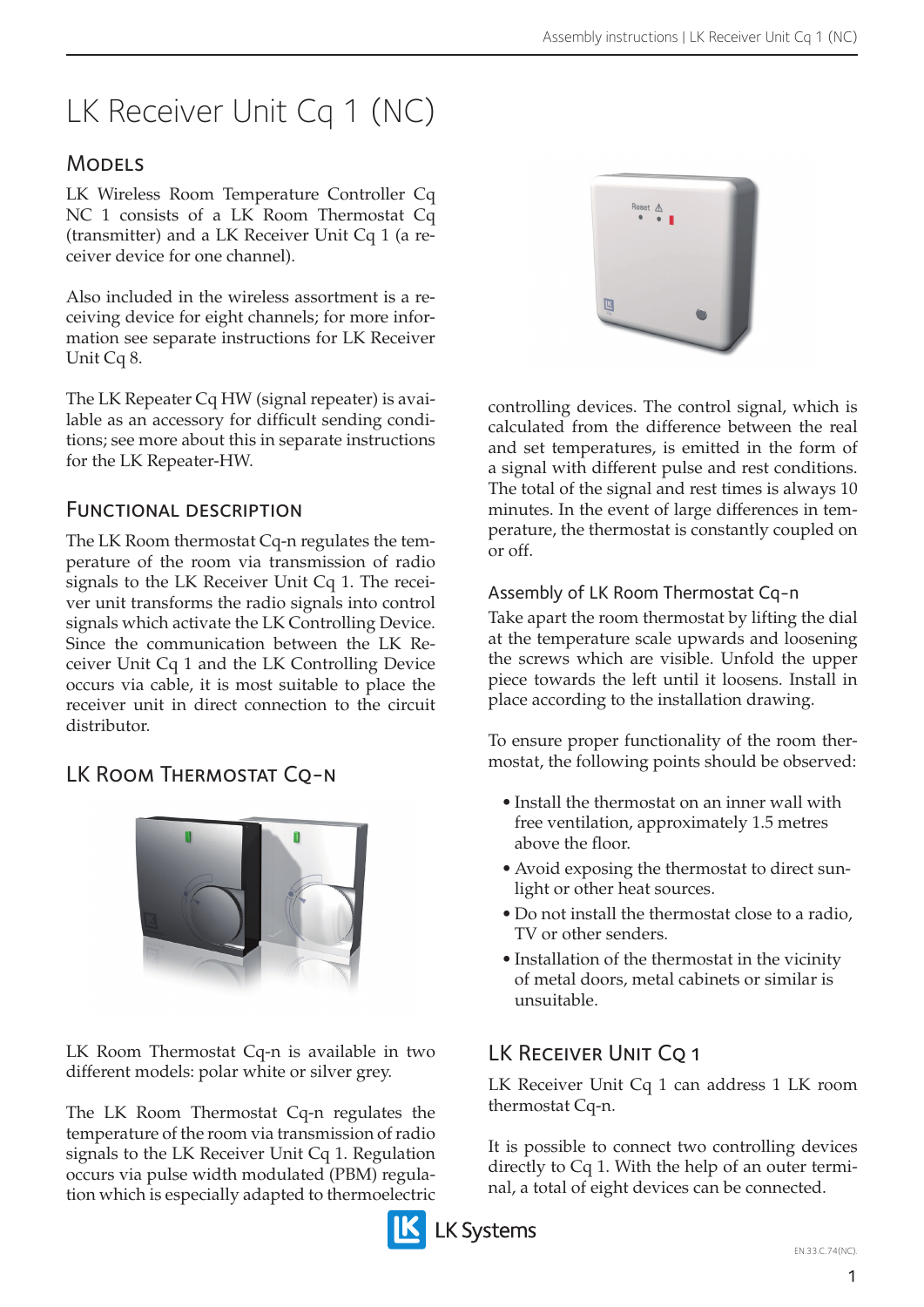The unit is complemented with a LK Transformer 230/24V AC (article order separately)

The controlling device moves once a day in order to prevent valves from sticking in a closed position. If no valve movement is wanted, the function can be disconnected by removing jumper 1 on the thermostat. Remove the dial of the thermostat, loosen the screws and remove the cover. Remove jumper 1, marked BR1 on the circuit board.

#### **INSTALLATION**

A 230 Volt wall outlet should be available nearby the receiver unit. The receiver unit may only be installed by a suitably qualified professional according to the wiring diagram and in accordance with valid safety regulations. In order to achieve protective level 2, the necessary installation measurements must be taken.

Connect  $230$  V to terminals N and

#### Coupling of controlling devices

Controlling devices are coupled between terminal 9 on Cq 1 and one of the 24 Volt cables of the LK Transformer.

If many controlling devices are to be connected, they are coupled parallel to each other and in series with the transformer, see wiring diagram. Then connect the second 24 Volt cable of the transformer to terminal 2 on the Cq 1.



*Electric wiring diagram for Cq 1*

#### Programming / commissioning

1. Activate the receiver unit

Always begin programming by erasing all eventual previous programming according to the be $low:$ 

- Press the "Reset" button simultaneously as the  $\Lambda$  button.
- Then release the "Reset" button first, followed by  $\bigwedge$ .
- • Press reset again.
- Activate receiver unit Cq 1 by pressing once on  $\bigwedge$ .

A weak signal sounds and an indicating light turns on.

2. Activate the thermostat



- • Open the lid of the room thermostat and remove the transport protection from the batteries.
- Check that the current switch (A) is set to the bottom position facing the heat symbol, according to image 3
- Activate the room thermostat by holding the lower button (B) down, press briefly on the upper black button (C).
- When the green LED on the thermostat lights, the lower black button (B) may be released.
- The thermostat is now activated for programming.

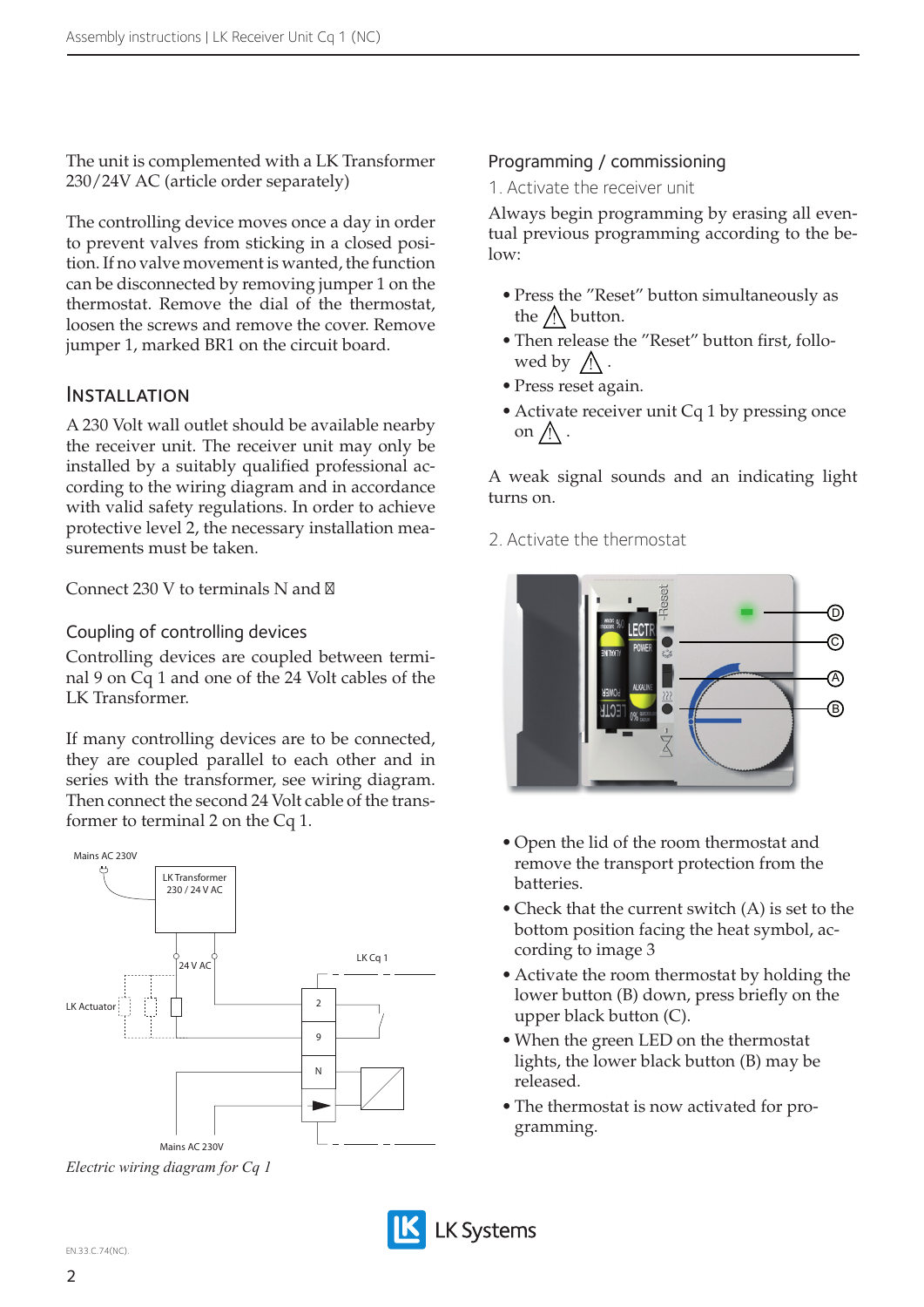## 3. Confirm chosen channel

When the thermostat has "found" its channel the sound signal from Cq1 becomes silent and the indication light on Cq1 shuts off. Confirm by pressing once on the upper black button of the thermostat (C). The LED on the thermostat shuts off and the diode on the receiver unit will flash a few times. The programming is now complete.

## Functional control

Test the connection by turning the knob of the thermostat up/down. When the thermostat is at the maximum position, the indication light on Cq1 should be on and when the thermostat is at the minimum position, the indication light of the Cq1 should be off.

# Fault finding /Operational inter- ruptions

#### Problems with signal transmissions

If the signals between the thermostat and receiver unit are not transmitting correctly, the signal light on the receiver unit will flash. During the ongoing signal interruption, the output of the channel concerned will produce a 30% effect. If the receiver unit receives signals from thermostat concerned, the alarm is stopped immediately.

If the problem remains for more than 10 hours, an alarm signal will sound in addition to the signal light. The problem can be attended to by pressing on the reset button (button C) of the thermostat, see heading "Programming/Commissioning". If the problem returns, the batteries of the thermostat concerned may require changing; see heading "Battery Exchange" for more information. If the problem returns despite battery exchange, it may be necessary to strengthen the signal, which can be suitably done with the help of a LK Repeater. See more in separate instructions for the LK Repeater.

## The controlling devices do not shut off

Check that there is power supplied to the outlet. Check the fuse of the transformer. Remove the plug before changing the fuse. Change to the same type of fuse as is already present, 250 V 6.3 A.

## Power failure

If power failure occurs, no data is lost, all programming is saved. When the power returns, it may take up to ten minutes before the unit has reverted to normal operation. The process can be hastened by pressing on the upper black button (C) of the room thermostat.

#### Battery exchange of room thermostat

LK Room Thermostat Cq is delivered with two 1.5 V batteries (LR03). The batteries have an estimated working life of two years. The signal light on the thermostat flashes at 15-second intervals when it is time to change the batteries. The batteries should be exchanged within the next few days; the batteries are located under the lid of the thermostat cover. The thermostat reverts to the chosen mode of operation after battery exchange. Press on the reset-button of the thermostat to hasten return to the chosen mode of operation (button C), see image under heading "Programming/ Commissioning". Uncharged batteries yield a 30 % heat effect on the receiver unit.

## CE-compliance

This regulating equipment can be used in all EU and EFTA-countries. The manufacturer hereby indicates that the equipment fulfills those basic requirements and other relevant requirements indicated by directive R&TTE 1999/5/EC. The manufacturer's declaration may be downloaded from www.funk868mhz.de